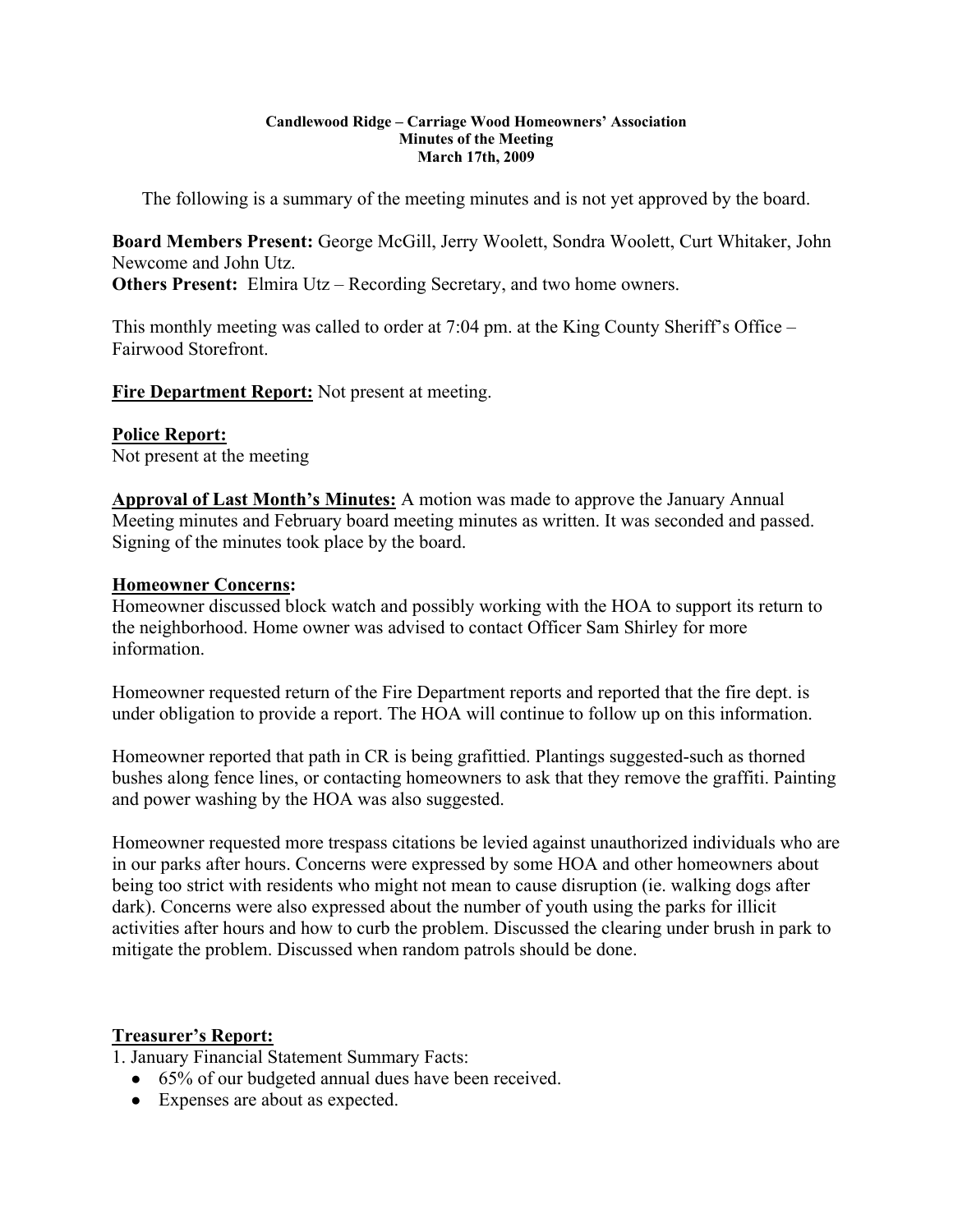- We have moved our budgeted capital funding from the operating account to the capital reserve fund. Our reserves currently are as follows:
	- i. Capital fund \$36,695.53 ii. Legal \$20,000.00
	- iii. General \$25,000.00
- We are in good financial shape.

2. Because we had approximately 150 homeowners who did not pay their first quarter 2009 dues by 28 February, mid-quarter statements were generated and sent out. Remember that the payment due date is printed on your statement and is usually due at the end of the month the statement was sent out. Payments received after the due date, are considered delinquent.

3.We are receiving reports that because of financial hardships caused by layoffs, some homeowners feel they cannot pay their dues anytime soon. While we empathize with these type problems, we need to follow our procedures concerning delinquent dues.

4. Most of the HOA's financial data has been transferred over to the new financial and management software. It is our intention to generate billing data using both the old and new software for the next couple of quarters to insure that the new software functions correctly. As authorized by the Board, \$500 was paid to have the data transferred. Because two accounting systems must be maintained for several quarters and the new system requires substantial learning, it is recommended we pay our bookkeeper \$1000 (one month's pay) for accomplishing this additional work.

5. Sixteen hours of random King County Sheriff's patrols were provided during the month of February 2009.

6. Note: The HOA has a new phone number 425-738-8611. Voice messages received are forwarded to the officer selected as email attachments.

# **Complaints Negotiations Report:**

- 1. There are currently 17 open active complaints
- 1. 3 are in the fine stage
- 2. 8 have received their 1st non-compliance letter
- 3. 2 have received their 2nd certified non-compliance letters
- 4. 4 have received the 3rd and final certified non-compliance letters, meaning fines are eminent.
- 2. Nineteen non-compliance issues were closed since the last meeting.

3. We are still receiving reports of mail theft in the neighborhood. If you are a victim, the theft should be reported to the Post Office and the Sheriff's office. We recommend homeowners' purchase heavy duty individual lockable mailboxes or go in with your neighbors to obtain a locked cluster mailbox. Replacing mailboxes is the responsibility of individual homeowners.

# **Committee Reports:**

# **Common Areas Maintenance Report:**

1. Canber has been cleaning street drains and sidewalks on streets by the parks since they were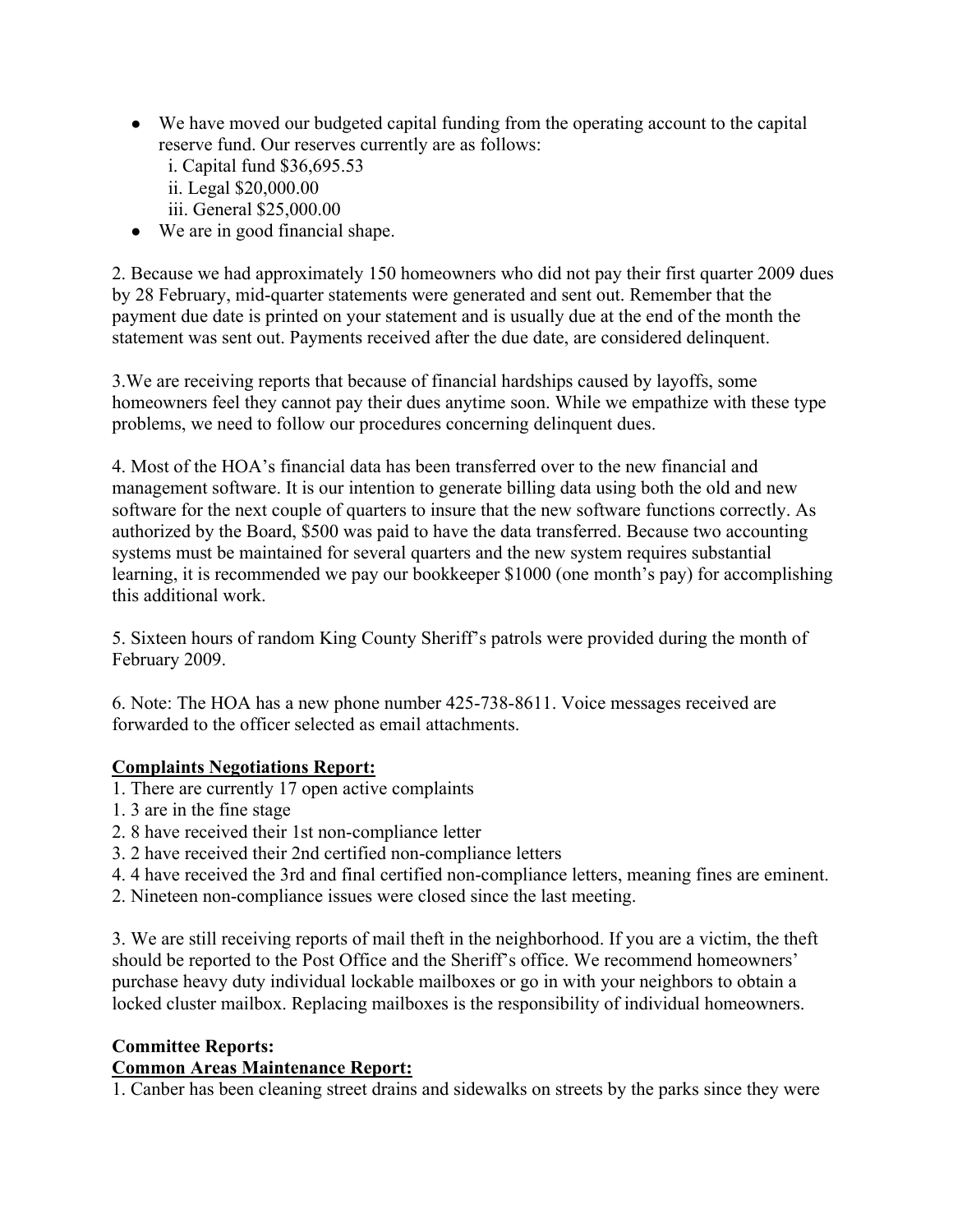not able to do the grass because of the snow and ice. Reminder to all Homeowners to keep the street drains clear on their streets.

2. Vandalism was not too bad last month. Homeowners at the west entrance to CR Park were asked if they would be okay with placing the vandalized Mutt Mitt post/station along the path near their homes. The homeowners didn't want it near their homes, so we will install it in the same spot one more time – if pushed Over again we will remove it for good.

3. Chain link fence / gate at King County retention pond in CR at SE 176th Pl. needs to be repaired – hinges have been pushed down. Left message no response yet.

**Reminder:** Our parks are private parks which exist for the use and enjoyment of HOA residents, their families and guests. They are not public parks. Our Park Usage Rules apply to everyone. Following are some of the rules that have been established to maximize safety and minimize liability and maintenance costs:

#### Park Hours: 9:00 AM to dusk

No Smoking, alcohol, drugs, loud music, golfing, motorized vehicles or Fireworks are allowed. Animals must be leashed and owners are responsible for cleaning up after their animals.

### **Architectural Report:**

1.Seven ACC requests were submitted since the last meeting. One for a satellite dish, three for paint, one for window replacement, and two for fence replacements.

2. Non ACC approved paint color situation in process. Phone contact has been attempted. Please contact ACC-note that when any home owner attempts to contact a board member it is best to leave a call back time. Board members do not leave their home telephone numbers and must call you back if you do not answer. Email is preferred.

3.Reminder - Our CC&Rs and Rules and Regulations clearly state that exterior projects such as roofs, painting, fencing, decks, major landscaping and patios require the submission and approval of an ACC request before commencing the project.

The ACC has up to 30 days to respond to an ACC request but tries to respond much sooner than that. It is recommended that if a response to an ACC request has not been received within two weeks, the homeowner should contact the ACC Chairman via email at architecture@crcwhoa.org or by leaving a voice message at 425-738-8611. For emergency type repairs notify the ACC Chairman as indicated above and mention that it is an emergency type situation. Please do not contact the ACC chairman via a home phone number.

# **Legal and Insurance Report:**

Communication continues with the HOA attorney regarding the complaint made by a homeowner against the Association.

# **Rental Home / Change of Address Committee**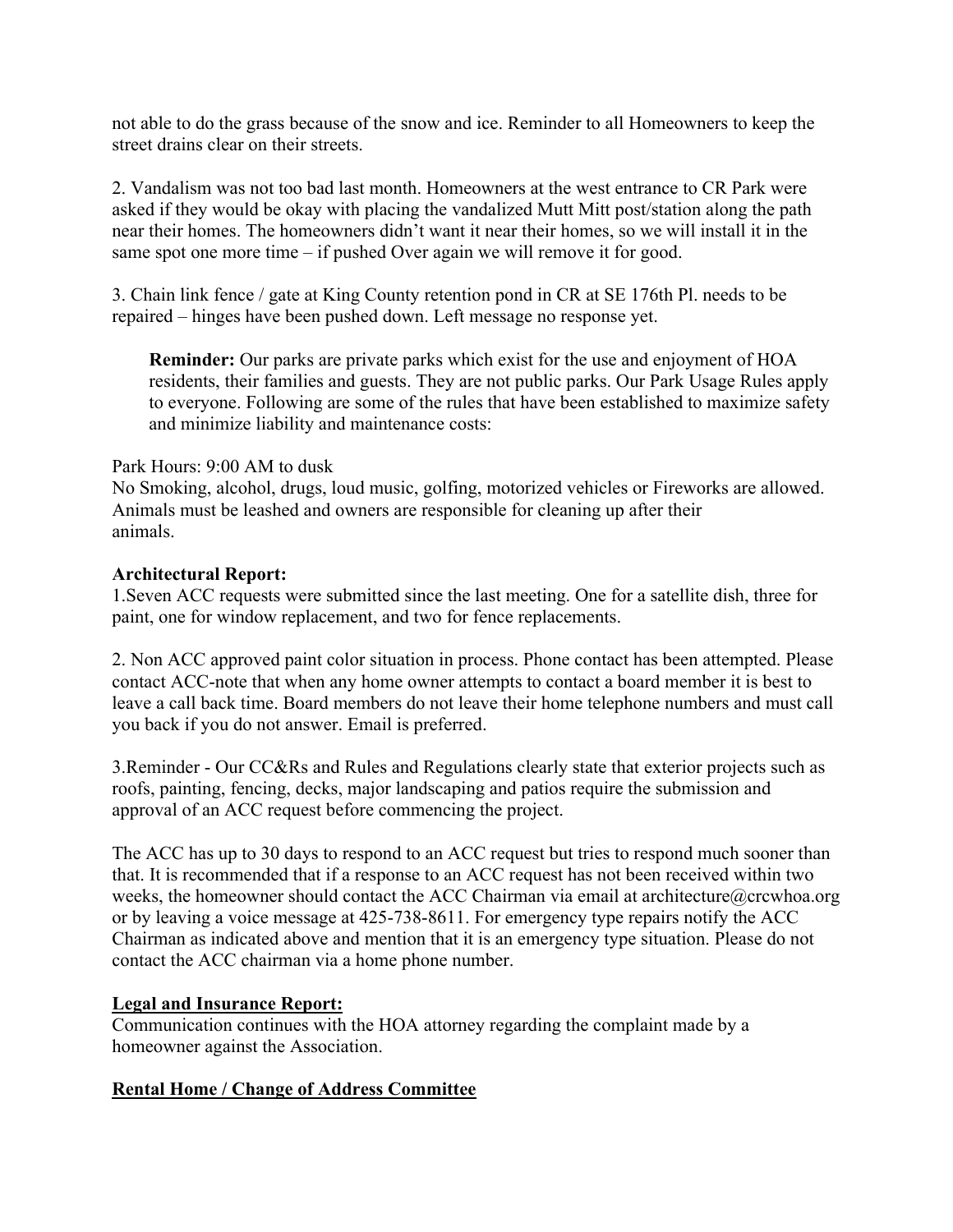Valerie Frazier will still be the point of contact on this committee. The committee is watching or cataloging vacant houses in the neighborhood with the intention of researching owner status. The hope is to be of more help in the future-should another house have an emergency and need the owners contacted. For example, a vacant home in the neighborhood had a burst water main during a freeze and there wasn't contact information on file with the HOA-so we couldn't assist.

**Capital Improvement Committee** – Nothing new to report-if you have any suggestions please e-mail them.

**Welcoming Committee** – If you are new to the neighborhood and would like an HOA information packet, call the HOA phone number at 425-738-8611 and leave a voice message or send an email request to  $info@crcwboa.org$ .

**Special Topics:** Visit our Website and contact the HOA via Email at: Web – www.crcwhoa.org Email – info@crcwhoa.org

# **Old Business:**

Roster Sheet-Final check and handout-was not done as document was not present. Easter Event Status-April  $11<sup>th</sup>$  at  $11:00$  am to 1:00 pm in the Carriage Wood Park. Families should arrive on time as the egg hunt and activities will begin sharply at 11 Discuss and approve job description for Bookkeeper and Recording Secretary-Motion to adopt job descriptions as written-motion passed.

# **New Business:**

HOA position on CERT container request. Research is going to be done to see if it can be placed at the local fire department because of concerns regarding liability, vandalism and aesthetics. CERT training will be available in April-3 hours each Tuesday and Thursday for 4 weeks. More information is available on the City of Renton's website.

Motion made to make supplemental \$1000.00 payment to bookkeeper to learn new bookkeeping system while maintaining old system still in place. Passed.

A motion was made to adjourn the meeting at 9:04 pm.

# **Next Board Meetings:**

April 21, 2009 at the King County Sheriff's Office, 7:00 pm.

May 19, 2009 at the King County Sheriff's Office, 7:00pm

Monthly meetings are usually held at **7:00 pm.** at the Sheriff's Office, Albertson's Shopping Center.

All Homeowners are welcome to attend. (425) 738-8611

# **Candlewood Ridge / Carriage Wood Announcements & Reminders**

**\*ACC Requests** - The HOA CC&Rs and Rules and Regulations documents clearly state that exterior projects such as roofs, painting, fencing, decks and patios require the